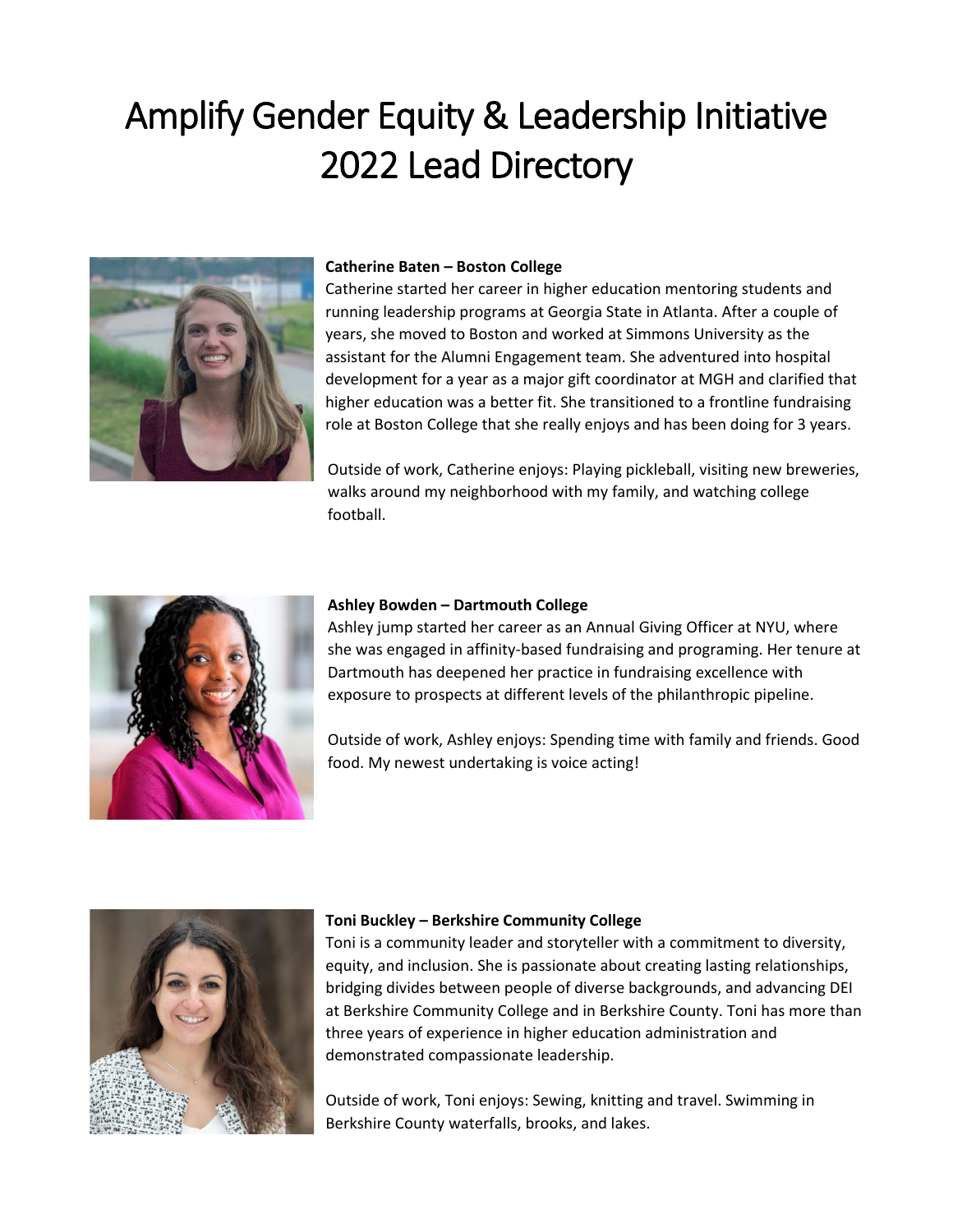

# **Lisa Chow – University of California, Los Angeles**

Lisa oversees her division's training program for about 500 employees. Currently, she leads and facilitates many of the sessions including ones for new employees, those new to the advancement field, a session on sexual harassment and discrimination prevention and empowerment for those that work with external constituents, and others depending on the organization's needs. She also manages their internship program for current undergraduate students to learn about the field. Prior to working in university advancement, she worked in collegiate athletics and recreation, event management and non-profits.

Outside of work, Lisa enjoys: Spending time with my family and friends, crafting, cooking & baking, puzzles, getting a good workout in or a walk outside when I can, live music and sporting events.



# **Bridget Connolly - Dartmouth College**

Bridget discovered through experience that she didn't want to be a teacher, retail worker, or childcare professional. She has been in her current role since August 2019 and loves her team and the broader mission. She has the common good at the heart of what she aims to do.

Outside of work, Bridget enjoys: Cooking/baking, knitting, hiking, reading, sewing esp. vintage patterns, foraging esp. mushrooms, plants.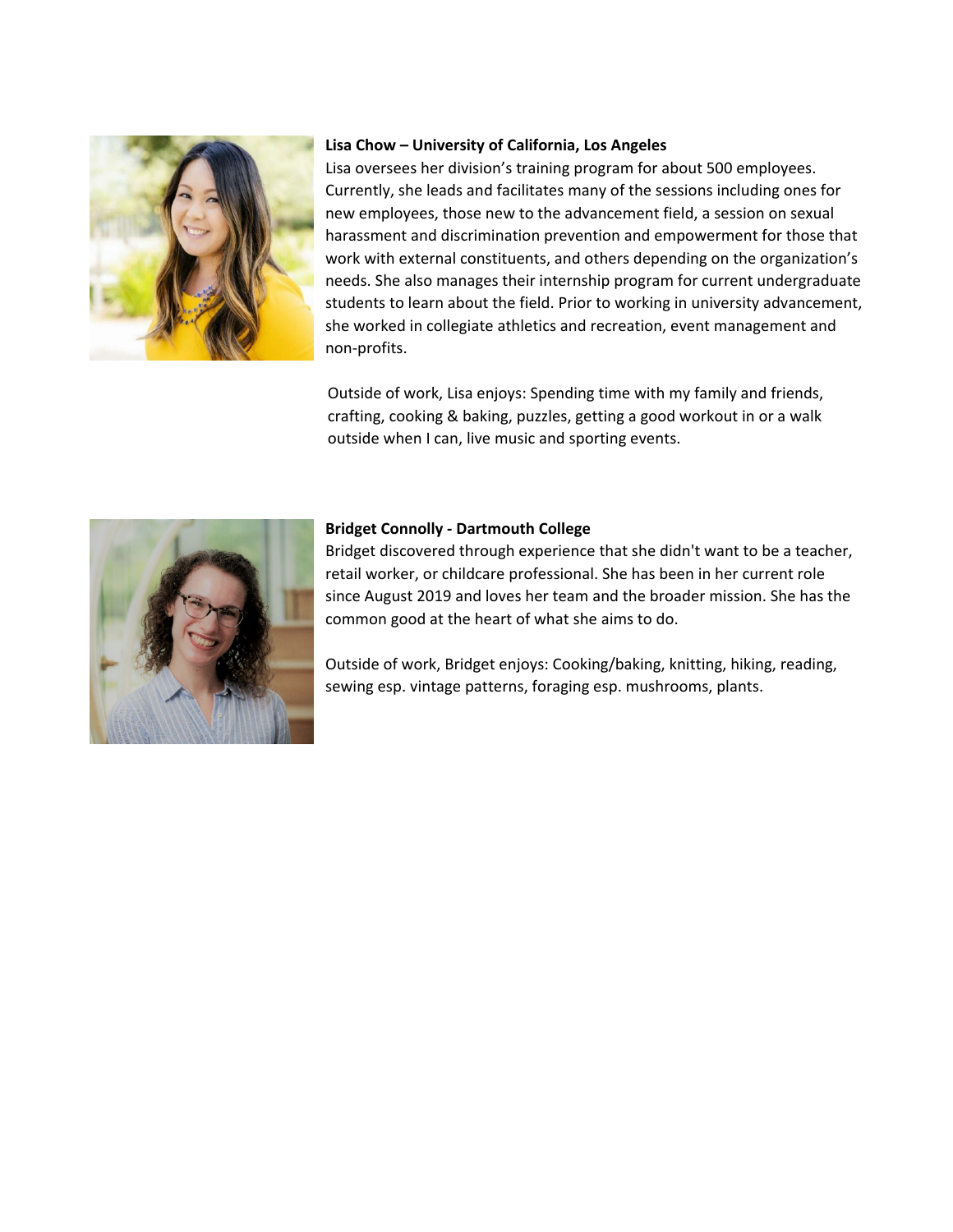

#### **Jennifer Dallaire – Boston University**

Jennifer is a skilled development professional with more than 20 years of experience working in various roles throughout healthcare, small nonprofits, and higher education. She started her career by establishing The Heart to Heart Fund at Tufts Floating Hospital for Children's Pediatric Cardiology Department where their focus was to provide financial, educational and emotional support to the families of Pedi Cardiology. Her work there earned her the *Heroes Among Us Award* from the Boston Celtics. She is currently a Senior Associate Director in Annual Giving for Stewardship & 1839 Society at Boston University and has been there for six years. In addition to her role on the Annual Giving team, she has also been a member of the DEI Council and Social Engagement Committee where she has had the opportunity work alongside fellow colleagues to ensure the workplace is more inclusive and that all voices are heard.

Outside of work, Jennifer enjoys: Participating in OCR (obstacle course races) with my husband and family, reading, visiting different craft breweries and trying new restaurants.



## **Nicole Dumas – Boston College**

Nicole currently leads the team responsible for the recruiting, onboarding, and professional development of the Office's 200+ associates. Additionally, she is responsible for guiding diversity and inclusion initiatives. Before joining Boston College, Nicole was Director of Alumni Engagement and Philanthropy at the Boston Latin School Association, where she helped raise over \$50M for their Prima Perpetua comprehensive campaign. Nicole also brings nearly 20 years of experience in corporate sales, relationship management, sales training, and program experience with Fidelity Investments.

Outside of work, Nicole enjoys: Spa days, cooking, traveling, and countless attempts at learning to play the harmonica.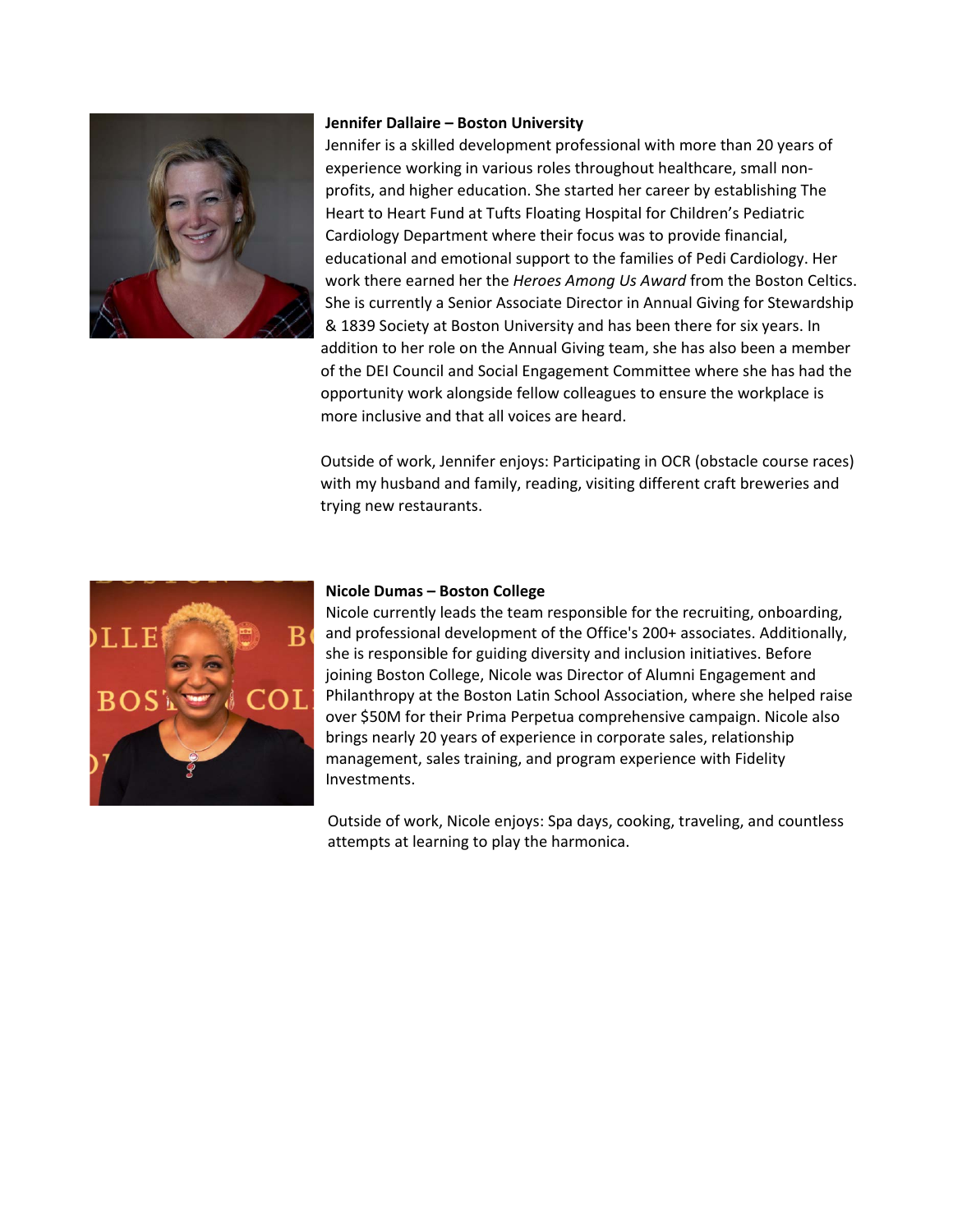

# **Sarah Dunn – Dartmouth College**

The first decade of Sarah's career was in education, spending three years teaching English in public schools around Paris, France before moving to New Orleans, Louisiana to work as a middle school French teacher. In 2019, Sarah made a career shift, bidding "adieu" to the classroom and joining the Advancement Administration team at Dartmouth. In her role, she works with the chief operating officer for advancement, talent management, market research, campaign planning and operations, and advancement systems and services to develop and implement integrated approaches to strategic planning, talent management, and business operations.

Outside of work, Sarah enjoys: Adventures with her husband and toddler, running and exercise, cooking, discovering new restaurants, attending festivals, and staying connected to friends and family near and far.



## **Michelle Giovino – Brown University**

Michelle is an experienced software engineer who has worked in healthcare, finance, payroll solutions, scanned based trading and now higher ed. She works to create solutions that expedite processes, solve business problems, and resolve issues in web or desktop applications by continuously learning new technologies.

Outside of work, Michelle enjoys: Any time I get to spend with my children, but especially cooking, theater, traveling, and ice skating. You can often find me training or hiking with my Golden Retriever, Nutmeg. I also enjoy reading, volunteering, and exercising, especially running.



#### **Renée Gordon – University of Oregon**

Renée was new to higher education development when she left the corporate world and started at the University of Oregon. She has been promoted five times during her tenure. Today, she oversees development for the College of Arts and Sciences. Creating collaborative relationships with a diverse group of donors, deans, faculty, and staff with various levels of fundraising knowledge has been integral to the unit's success, especially in times of transition. Renée has raised over \$40M since she joined the college's fundraising team in 2013.

Outside of work, Renée enjoys: Running, hiking, cooking, skiing, and having adventures with my husband, daughter, and our GSD.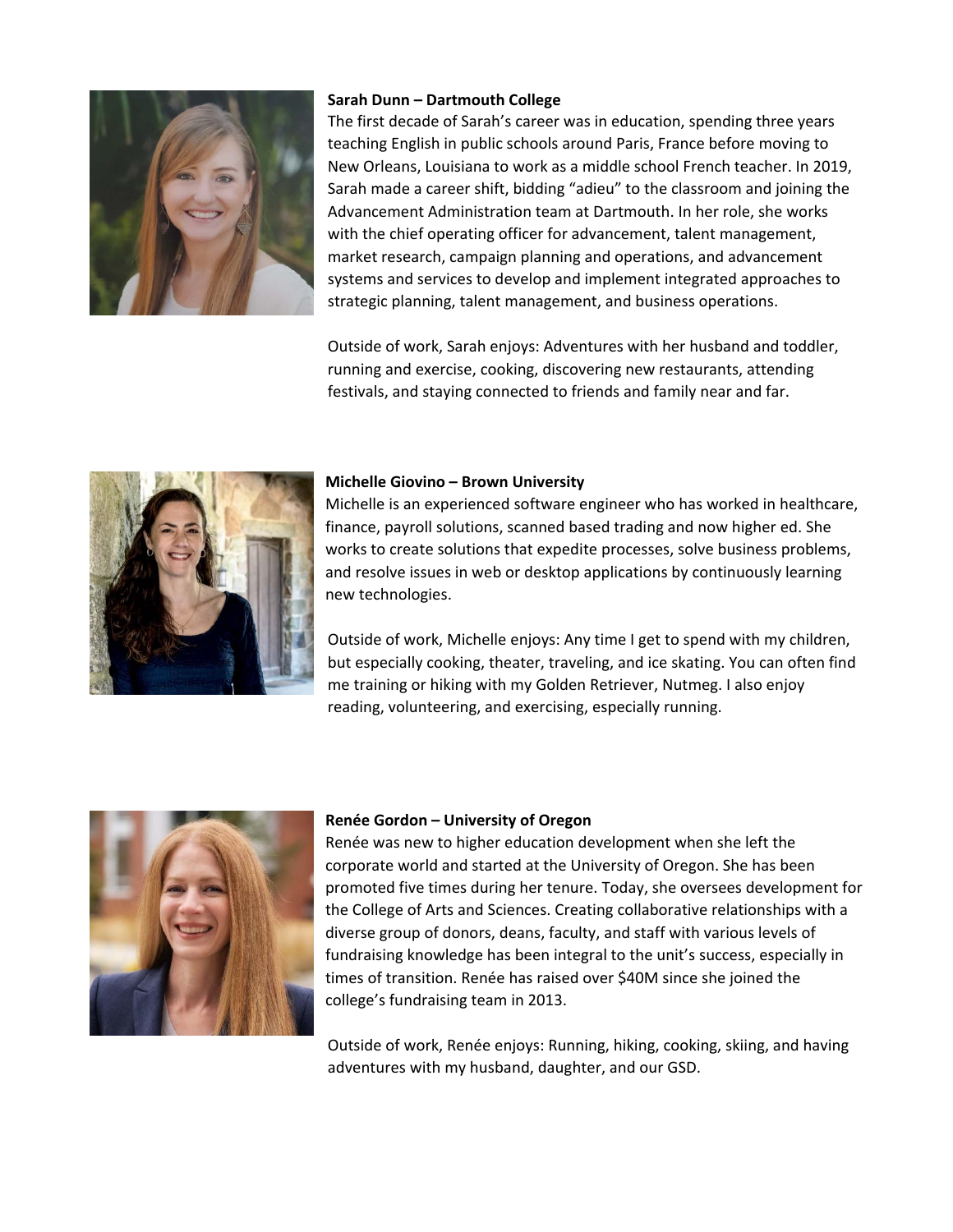

## **Carolyn Haddad - Brown University**

Carolyn first joined the Brown University Division of Advancement as a student worker in 2010 and supported the Biomedical Advancement Team throughout the entirety of her undergraduate career at Brown. In 2015, she joined the Brown Annual Fund team as a Reunion Giving Associate, and since then, she has held various roles within Annual Giving. For the past four years, she has held positions focused on Young Alumni and Student philanthropy. In her current role, she serves as a senior manager on the Annual Fund team and leads a team of staff focused on managing volunteers and securing current-use funds from undergraduate alumni in non-reunion years. She also oversees the Young Alumni and Student Giving team.

Outside of work, Carolyn enjoys: Spending time at home, and just celebrated the first anniversary of buying my first house! My interests include gardening, trying new recipes, watching British murder mysteries and crime dramas, working on cross-stitching (my pandemic hobby), and getting in as many snuggles as my cat, Chico, will allow. I am fortunate to live within driving distance of most of my family and enjoy spending time with them - I especially love driving up to New Hampshire to spend long weekends with my mom. I am looking forward to being able to (hopefully) travel again soon and can't wait to continue my mission of spending time in an art museum in every new city I visit!



#### **Dominique Matteson – UConn Foundation, Inc.**

Dominique has more than fifteen years of experience working in highereducation Advancement and has been immersed in every aspect of annual giving during that time. In her current role of Associate Vice President for Annual Giving, she is responsible for driving strategy for annual giving focused on increasing dollars and donors across all areas of support. Prior to joining the UConn Foundation, she held annual giving roles at a small liberal arts college, a private research university, and a public graduate school where her responsibilities included the management and coordination of annual giving solicitations, volunteer recruitment and management, and managing a portfolio.

Outside of work, Dominique enjoys: Reading, listening to music, going for hikes with my husband and our dog, traveling, entertaining at home, catching up on the latest Bravo show, cooking and baking for friends and family, and discovering new breweries with my husband.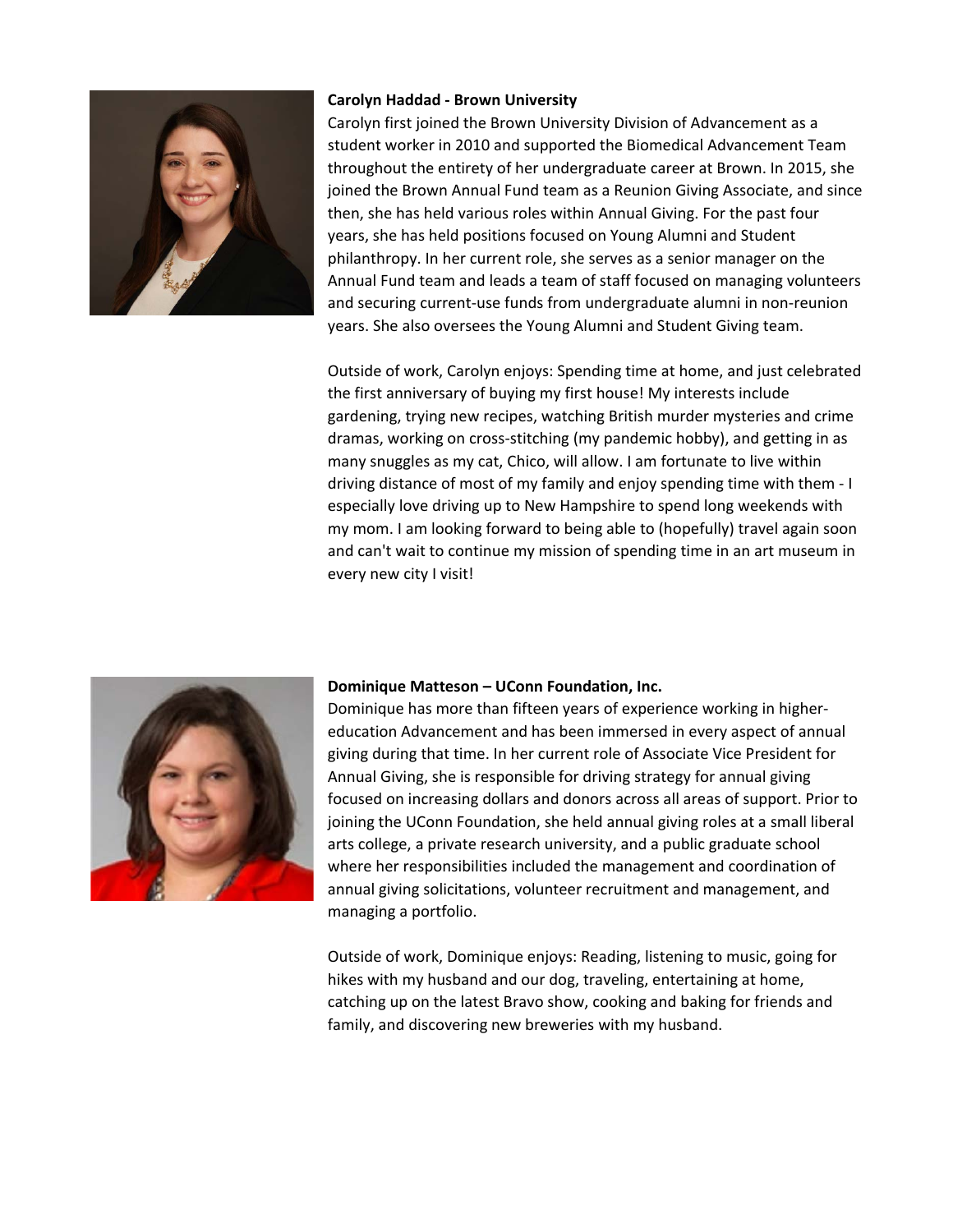

## **Jennifer Mora – University of San Francisco**

Jennifer leads the activities for the major gifts team program, including the expansion of fundraising efforts for DEI and Community Initiatives at the University of San Francisco. She began her advancement career at UC Berkeley where she held various development roles for 14 years. In addition, Jennifer has 15 years of direct agency experience focused on developing and launching public relations campaigns for nonprofit, government, and consumer product clients.

Outside of work, Jennifer enjoys: Running, hiking, cooking classes, spending time with friends, sunsets/sunrises, mentoring, my children, and traveling.



#### **Mary Beth Neiser – University of Kentucky College of Pharmacy**

Every day, Mary Beth develops deeper relationships with people and aligns their passions with the mission of her institution. She started her career in higher education at the University of Rochester where she worked in annual giving and learned the ropes of major gifts by working with the Parent Committee. After a few years there, she returned to Kentucky to work for Centre College, a small liberal arts school. At Centre, she directed annual giving, launched a parent giving program, and began raising major gifts. Next, she led a building campaign and naming opportunity for the University of Kentucky College of Law. Currently, she serves the UK College of Pharmacy, and has successfully completed a comprehensive campaign there.

Outside of work, Mary Beth enjoys: My family brings me the greatest joy. I married my college sweetheart, Jason, 20 years ago and am so blessed to spend every day with my best friend. We are raising three wonderful children, who make our lives messy, colorful, and fun! Kara is 13. She loves music, plays piano and violin beautifully, and reads anything and everything. She has a kind heart and gentle soul. Anne is nine. She loves people, finds friends no matter where she is and doesn't know the meaning of the word stranger. She would rather be swimming than doing anything else in the world. She plans to be a teacher and swim coach and her little brother gets all the benefit of Anne's passion. Adam is five and he is Ms. Anne's first student. During our year of quarantine, she established a school for him. She's taught him to read, write and add, often to her delight and his distress. Adam adores his whole family, but he would do anything to please Anne. Adam's favorite things are The Incredibles, Mario Kart (especially Donkey Kong), and playing chess, which Anne also taught him.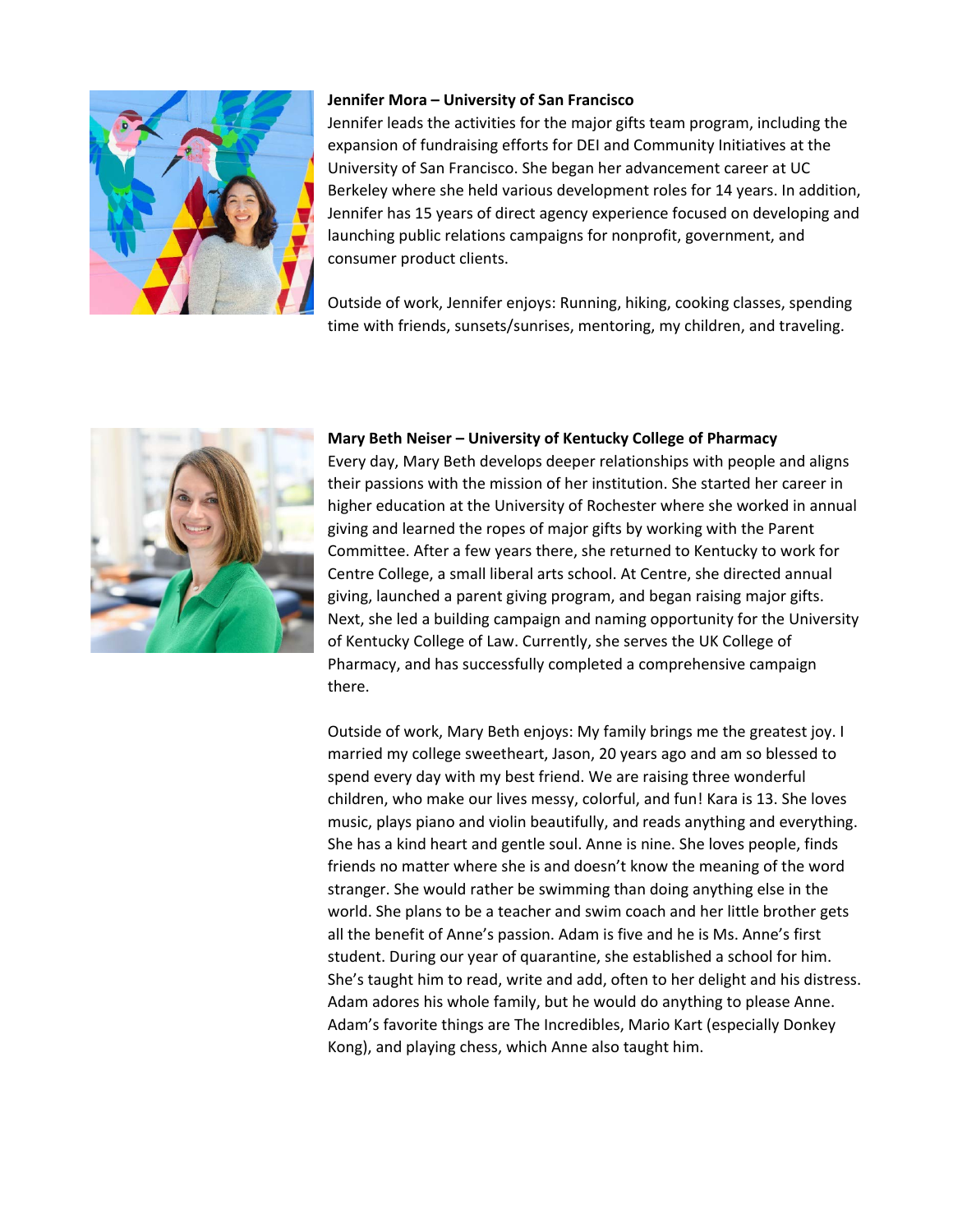

#### **Anna Sangalang – Harvard University**

Anna Sangalang joined Harvard's University Development Office in 2015, after previously working in development at the Harvard T.H. Chan School of Public Health. In her current role in University Donor Relations, Anna manages stewardship and donor recognition strategies for top Universitywide donors and donors to presidential funds and priorities. Also at Harvard, Anna serves on the Staff Liaison Committee for the University's Office of Gender Equity; as an executive committee member on the Committee on the Concerns of Women, an employee resource group; and as an academic advisor through the Board of First-Year Advisors. She holds a BA in political science with a minor in Middle Eastern and Islamic studies from Boston College.

Outside of work, Anna enjoys: Reading, cooking, baking, hiking, swimming, Cape Cod beach trips with my family.



# **Carly Sokolik – Dartmouth College**

Carly has been at Dartmouth since the fall of 2017 originally as the Managing Director of the Parents and Grandparents Fund. In that role, she helped the fund reach its \$4M goal each year. She oversaw the Family Leadership and Fundraising Committee working to create an elevated volunteer experience for the over 60 families on the committee. In May of 2021, she was promoted to the Associate Director of Family Giving where she oversaw a leadership giving portfolio and the execution of the Family Fellow Society program, Dartmouth's leadership giving society for parent and family donors.

Prior to Dartmouth, she served as Associate Director for Parent Fundraising at Columbia College overseeing a \$4.5M annual fund and managing the Parent Leadership Council. In 2019, she was named one of *EverTrue's 40 under 40 in Advancement*.

Outside of work, Carly enjoys: All things outdoors. Hiking, downhill skiing, snowshoeing, cross-country skiing, backcountry skiing, kayaking, trailing running, and camping. All of those activities are even better with my dog Pierogi by my side. I also love to cook and host people in my home. I have yet to find an Alison Roman recipe I don't enjoy!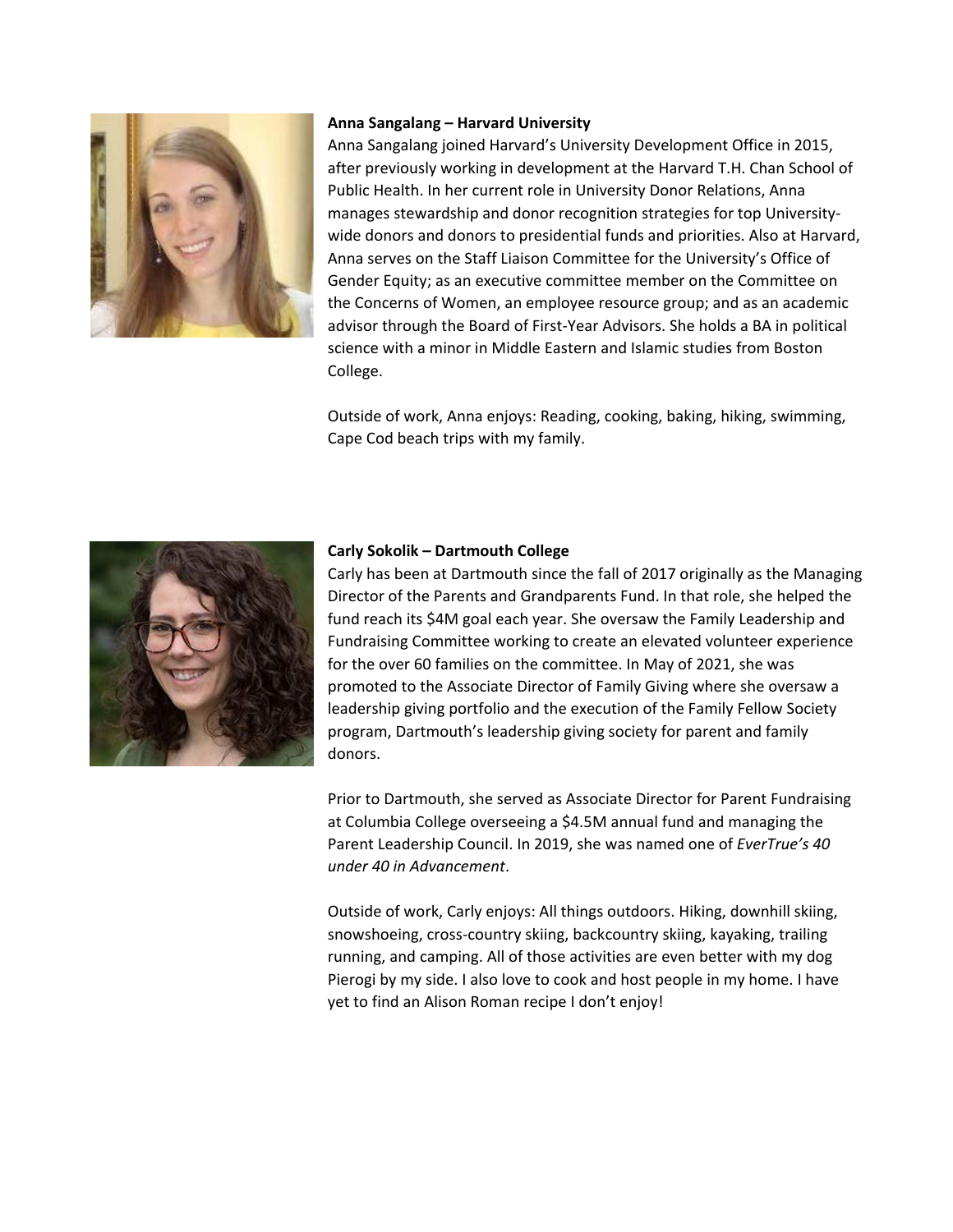

# **Holly Stanco – California State University, East Bay**

In her twenty-four years of advancement work, Holly has obtained direct experience in all areas of educational advancement, from work in donor relations and alumni events, communications and marketing, to annual fund, major gifts, planned giving, and corporate and foundation giving. She currently oversees all fundraising units as well as advancement services and stewardship offices.

Outside of work, Holly enjoys: I have been a volunteer of many organizations in the communities in which I've lived, most passionately performing arts, animal rescues and various social service agencies. I am a musician, baker, gardener, and traveler--- all things that bring me great joy.



# **Caroline Stuart – Boston College**

Caroline began her career in university advancement as an undergraduate student worker on the William & Mary Athletics Development team. After graduation she helped establish William & Mary's regional advancement office in Washington, DC. After two years, she moved to Nashville, TN to serve as the Associate Director of Planned Giving at Vanderbilt University and later as the Associate Director of Major Giving for the College of Arts & Science. In the spring of 2021, she relocated to Boston, MA and accepted the role of Associate Director of Major Gifts at Boston College. She currently manages prospects in Pennsylvania and the wider NYC metro region, fundraising for all schools and initiatives.

Outside of work, Caroline enjoys: Being a Girls on the Run coach, hiking, cooking, and history.



#### **Corinne Tramuta – Boston University**

Corinne's role has shifted many times over the past two years. Prior to the pandemic, she managed programming and engaged alumni volunteers in the Midwest, Mid-Atlantic, and Southern regions of the US. During the pandemic, her role shifted into engaging alumni and planning programming around the affinity interest of Sustainability. With her new position, she will be responsible for continuing Sustainability programming and creating and managing alumni volunteer chapter communities in densely populated US cities.

Outside of work, Corinne enjoys: Yoga, Hiking, Food & Wine, Travel, Interior Design/Decorating, Art, History.